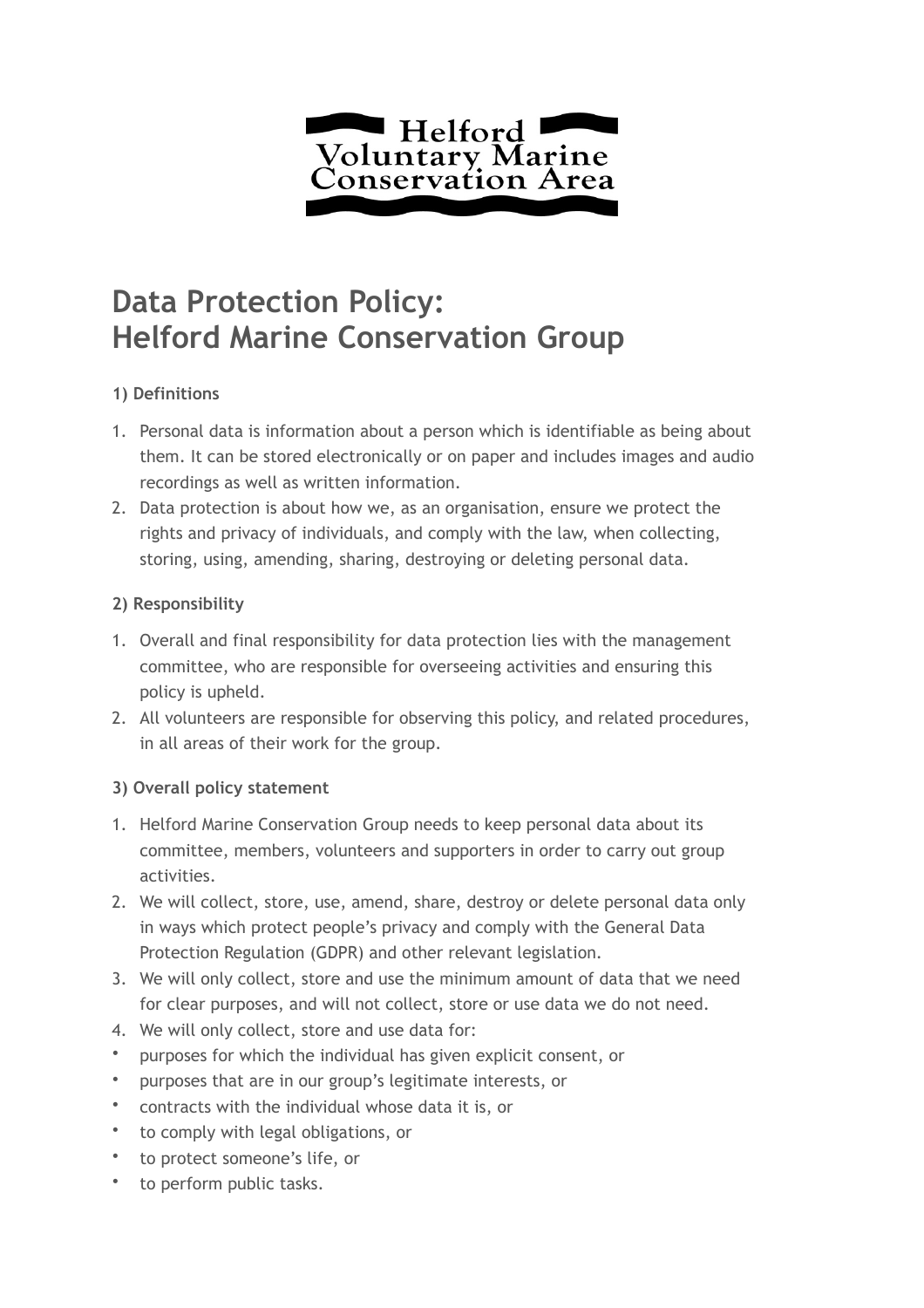- 5. We will provide individuals with details of the data we have about them when requested by the relevant individual.
- 6. We will delete data if requested by the relevant individual, unless we need to keep it for legal reasons.
- 7. We will endeavour to keep personal data up-to-date and accurate.
- 8. We will store personal data securely.
- 9. We will keep clear records of the purposes of collecting and holding specific data, to ensure it is only used for these purposes.
- 10. We will not share personal data with third parties without the explicit consent of the relevant individual, unless legally required to do so.
- 11. We will endeavour not to have data breaches. In the event of a data breach, we will endeavour to rectify the breach by getting any lost or shared data back. We will evaluate our processes and understand how to avoid it happening again. Serious data breaches which may risk someone's personal rights or freedoms will be reported to the Information Commissioner's Office within 72 hours, and to the individual concerned.
- 12. To uphold this policy, we will maintain a set of data protection procedures for our committee and volunteers to follow.

### **4) Review**

This policy will be reviewed every two years

Date………………………………………..

Signature (Chair)…………………………………………………………….

Signature (Secretary)…………………………………………………………

### **Sample data protection procedures**

#### **1) Introduction**

- 1. Helford Marine Conservation Group has a data protection policy which is reviewed regularly. In order to help us uphold the policy, we have created the following procedures which outline ways in which we collect, store, use, amend, share, destroy and delete personal data.
- 2. These procedures cover the main, regular ways we collect and use personal data. We may from time to time collect and use data in ways not covered here. In these cases we will ensure our Data Protection Policy is upheld.

### **2) General procedures**

1. Data will be stored securely. When it is stored electronically, it will be kept in password protected files. When it is stored online in a third party website (e.g.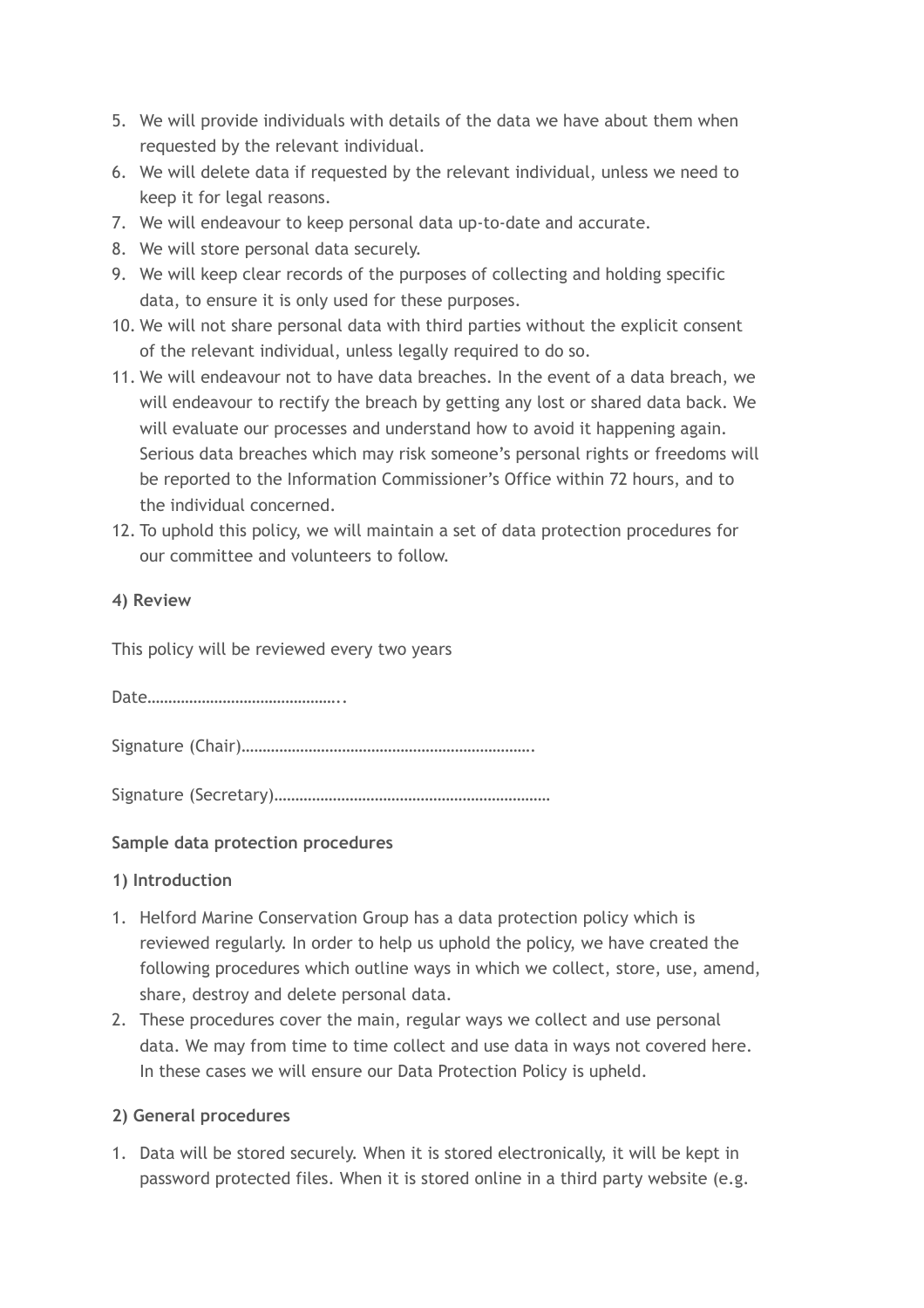Google Drive) we will ensure the third party comply with the GDPR. When it is stored on paper it will be filed carefully in a locked filing cabinet.

- 2. When we no longer need data, or when someone has asked for their data to be deleted, it will be deleted securely. We will ensure that data is permanently deleted from computers, and that paper data is shredded.
- 3. We will keep records of consent given for us to collect, use and store data. These records will be stored securely.

## **3) Mailing list**

- 1. We will maintain a mailing list. This will include the names and contact details of people who wish to receive publicity and fundraising appeals from Helford Marine Conservation Group.
- 2. When people sign up to the list we will explain how their details will be used, how they will be stored, and that they may ask to be removed from the list at any time. We will ask them to give separate consent to receive publicity and fundraising messages and will only send them messages which they have expressly consented to receive.
- 3. We will not use the mailing list in any way that the individuals on it have not explicitly consented to.
- 4. We will provide information about how to be removed from the list with every mailing.
- 5. We will use mailing list providers who store data within the EU.

## **4) Supporting individuals**

- 1. From time to time, individuals contact the Helford Marine Conservation Group or the 'Group' to ask us to help them resolve an issue they are having with the council, relating to their housing or other local services.
- 2. We will request explicit, signed consent before sharing any personal details with the council or any other relevant third party.
- 3. We will not keep information relating to an individual's personal situation for any longer than is necessary for the purpose of providing them with the support they have requested.
- 4. Personal data relating to housing issues will be stored securely by a member of the committee, and not shared among the rest of the committee or with other volunteers unless necessary for the purpose of providing the support requested.
- 5. Details relating to individual's circumstances and housing will be treated as strictly confidential.

### **5) Selling merchandise**

1. We make and sell calendars and cards featuring photos of the local neighbourhood, to help raise money for the group.